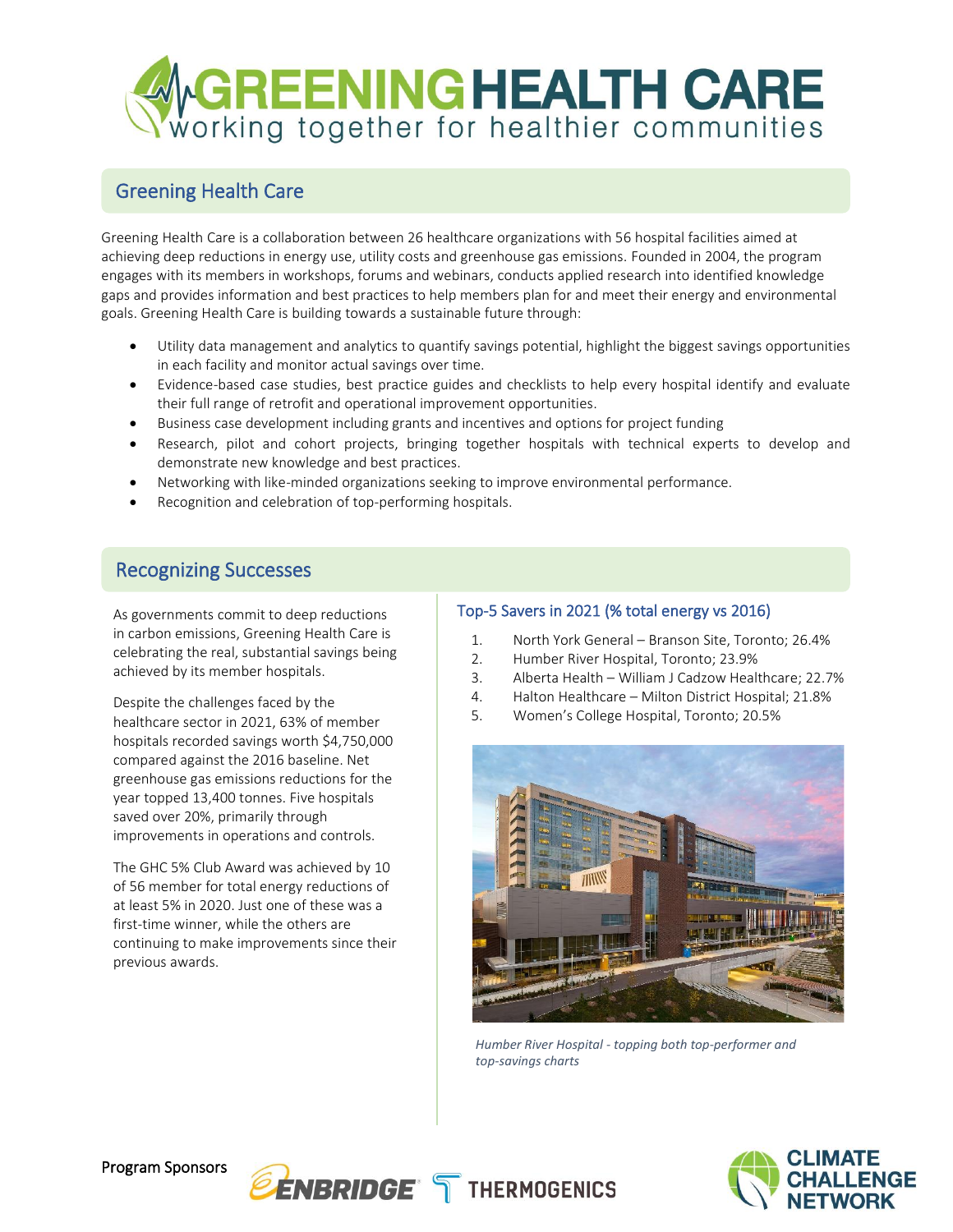

#### $T_{\rm 2020}$  Greening Health Care Program was delivered online and tackled a range of immediate and longer-term challenges and opportunities. Recordings of all events are available on the program website at [www.greeninghc.com.](http://www.greeninghc.com/) 2021 In Review

February 18: Webinar #1

- *LED Lighting Conversions:* our survey results from 193 hospitals reveal that only about 30% of space has been converted to LED so far. A moderated technical panel discussion addresses best practices for LED retrofits to avoid common mistakes and optimize light levels, energy cost savings and project costs.
- *OR Ventilation Retrofits:* our survey also shows that only about half of OR ventilation systems in 66 hospitals have setback capability during unoccupied periods to safely enable energy and emissions reductions. Bestpractice checklists are presented to enable all hospitals to assess their own systems, and three leading hospitals present the technical, economic and human practicalities of retrofits and operations.

April 14: Webinar #2

• *Ventilation Resiliency:* this is the first in a series of webinars to help members implement and verify ventilation systems which provide required indoor environmental quality standards with the least utility costs and greenhouse gas emissions. A systematic approach to ventilation testing is presented with an interactive panel discussion between three hospitals and an air testing contractor address best practices.

August 11: Mid-Year Forum [event sponsorship by Armstrong Fluid Technology]

- *Managing Hospital Facilities in Challenging Times:* finding the win-win-wins for policy makers and hospital executives to reconcile and respond to sometimes competing economic, public health and environmental priorities. The keynote address by Dr Penny Ballem, chair of Vancouver Coastal Health, was titled "Time is Running Out" and laid out clearly the scale of healthcare's climate footprint, the need for hospital governance to lead the way, the importance of metrics and the responsibility of everyone to take action.
- *Finding the Win-Win-Wins:* Dr Ballem is joined in the Executive Panel by H. Ramé Hemstreet, VP with Kaiser Permanente, Steve Rees of Alberta Health Services and the incoming president of IFHE, and Rudy Dahdal, VP with North York General Hospital, discussing a wide range of strategies for implementing organizational sustainability.
- *Exploring the Low Carbon Future:* The panel discussion between the Canada Infrastructure Bank, Northwell Health (New York) and the Niagara Health System examines the emerging landscape of infrastructure funding, grants, incentives and penalties.
- *Benchmarks and Targets:* A presentation of the metrics by which every hospital can evaluate their potential for energy and emissions reductions and prepare their strategies and action plans.
- *Ventilation Resiliency:* Building on the Webinar #2 deep dive into air testing, this presentation and panel discussion with Alberta Health and ASHRAE brings together the 5 steps to resilient ventilation systems, including the case study of Medicine Hat Regional Hospital.
- *Transitioning to the Low Carbon Central Plant:* With Headwaters Health Care Centre as the working example, the framework by which existing hospitals with conventional, steam-centric central plants work towards low carbon over time through smart capital planning is presented and discussed with the hospital's Director of Facilities and Engineering and procurement specialist.

October 6: Webinar #3

• Actual Energy Performance of Ontario's New P3 Hospitals: recognizing the 2020 top energy performers among Ontario's growing fleet of new P3 hospitals and reporting on the ongoing research into building system level metrics by which all new hospitals can set high-performance energy targets and achieve exceptional levels of energy efficiency.



Program Sponsors

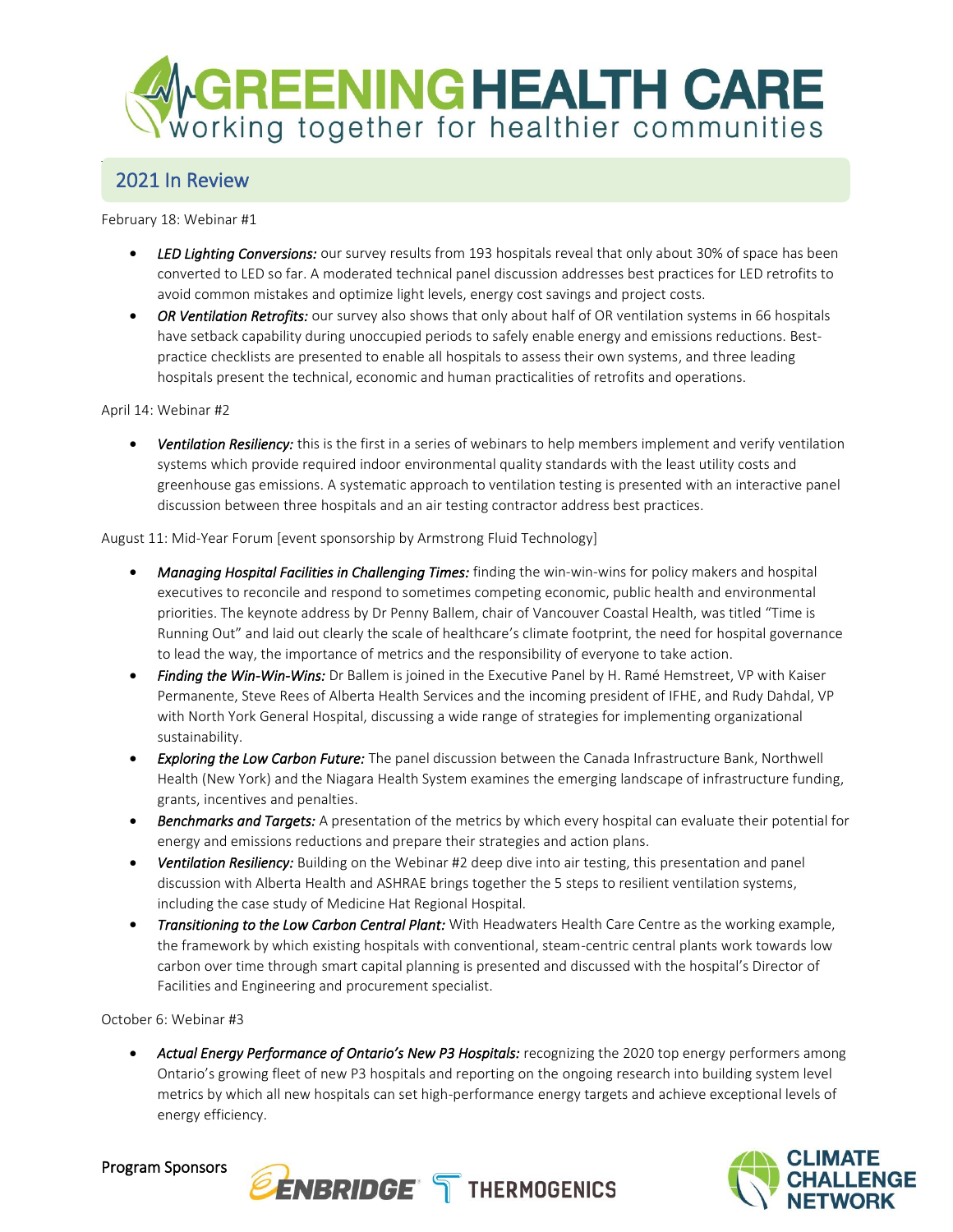

• *Going Deeper:* a forward-looking panel discussion with Cliff Harvey who is leading the South Niagara Hospital development; Ann Ford who is responsible for the major hospital redevelopments at William Osler Health; Angela Taylor, President of Project Delivery at Infrastructure Ontario; and Fiona Daly, National Sustainability and EFM Workforce Lead, NHS England and NHS Improvement. The wide-ranging discussions explore today's practical experience and future policy and standards by which all hospitals will work towards the end-game of net zero greenhouse gas emissions.

December 1: Annual Forum

- *Responding to COP 26:* connecting the dots between government commitments and action on the ground by healthcare organizations which are making a big difference now. The keynote address byBarbara Collins, President and CEO of Humber River Hospital, provides a compelling account of how an individual hospital's values, goals and commitment set the ground rules and stayed the course to deliver this world-class facility.
- *Humber River Hospital Case Study:* The metrics of this award-winning energy performance and the key design and contractual factors which made the difference are presented through the lens of the project team panel discussion. {partial funding by Sustainable Buildings Canada and the IESO}
- *Benchmarking the World:* The Tunbridge Wells Hospital in the UK and Humber River Hospital in Toronto are recognized for topping the leader board in our growing international benchmarking of the most energy efficient large acute care hospitals in the world.
- *From Today's High Performance to Net Zero by 2050:* the international panel discusses challenges and practical solutions from the perspectives of a large US healthcare provider, the UK's National Health Service and the original hospital technical lead for the Humber River Hospital project.

### Our Common (Climate) Challenge

Recognizing the major role played by equipment suppliers, contractors and consultants in achieving and sustaining high-performance facilities, we introduced industry membership for the first time in 2021, open to companies which share our vision and goals and have technical expertise which can help advance this agenda. Welcome to Thermogenics Boilers Inc as our first industry member.

Government, utility companies and associations are also central to meeting common energy efficiency and climate goals and active engagement with the Canadian Healthcare Engineering Society (CHES), Enbridge Gas, Ontario's Independent Electrical System Operator (IESO) and Infrastructure Ontario were among the important contributors to advances made in 2021.

Last year also marked substantive growth in international engagement around data analytics and strategic approaches to energy efficiency and emissions reductions. Sharing data, insights and experience with Kaiser Permanente and Northwell Health in the United States, the UK's National Health Service and Archus in the United Kingdom and the Australian Healthcare Design Council is expanding the collective knowledge and understanding around practical pathways to net zero for healthcare facilities.

## The Program for 2022

Our goal for 2022 is to rapidly scale up utility cost savings and emissions reductions; and to lay strong foundations for all member hospitals to meet the emerging challenges and opportunities of the low carbon future. We will work to grow membership and build on the common cause relationships established across North America and internationally. We





Program Sponsors